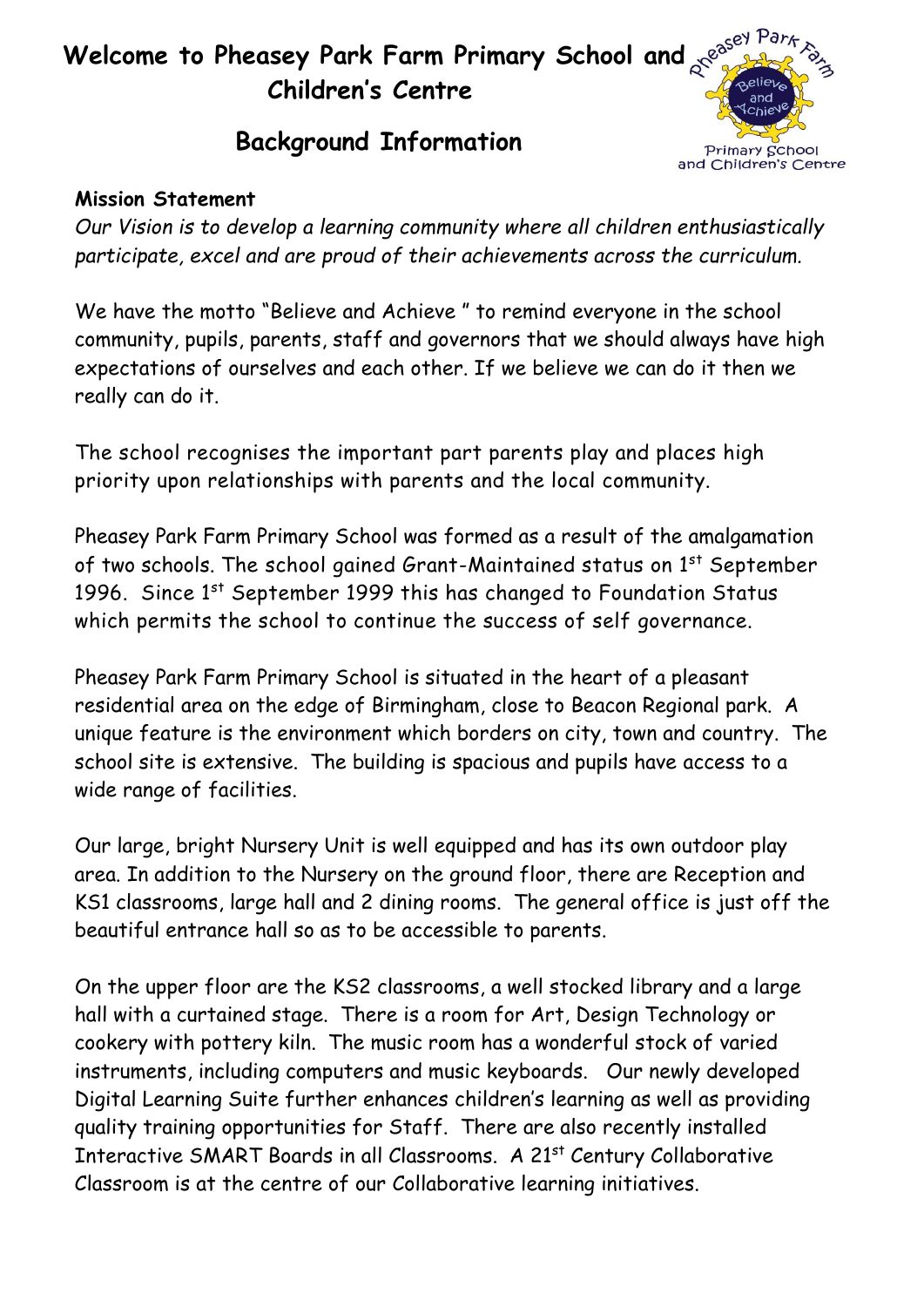Our swimming teachers are based in the swimming pool on site which is designed for teaching and has its own changing rooms adjacent to it. Outside we have an outdoor classroom, an adventure playground, tyre play and climbing equipment, two large playgrounds and a field for sports activities.

The children respond well to learning in well ordered and attractive surroundings.

Our primary school offers the opportunity for your child to feel secure in belonging to one establishment from the age of 3 years to 11 years. It enables younger and older children to work side by side and benefit from each other's contribution to the school community. We have whole school policies for the curriculum so that your child will progress through continuous planned stages of learning.

The Curriculum includes daily Literacy and Mathematics lessons and the International Primary Curriculum offers a broad range of additional knowledge and skills. Music, Sport and Digital Learning are taught by specialist Staff and there is a wide range of Extra Curricular Clubs including Music, Art and Sport.

### **Section 5 Ofsted Inspection-Pheasey Park Farm Primary School -24th and 25th May 2016**

We are delighted that our school has been graded as **good and improving** in all areas of its work with Inspectors clearly stating that:

*….the governing body, head teacher and senior leaders have a strong drive towards excellence…….*

*…..there is strong capacity for further improvement…*

We are very proud of our children and staff for the work that has been undertaken and we thank wholeheartedly our parents and governors for their work and support to the school. This is an outstanding achievement.

We are particularly pleased that inspectors have noted that good and better teaching by teachers and support staff across the school has led to significantly improved progress for our children.

We are equally pleased that pupils' personal development has been recognised as strong and that behaviour has been noted as exceptionally good.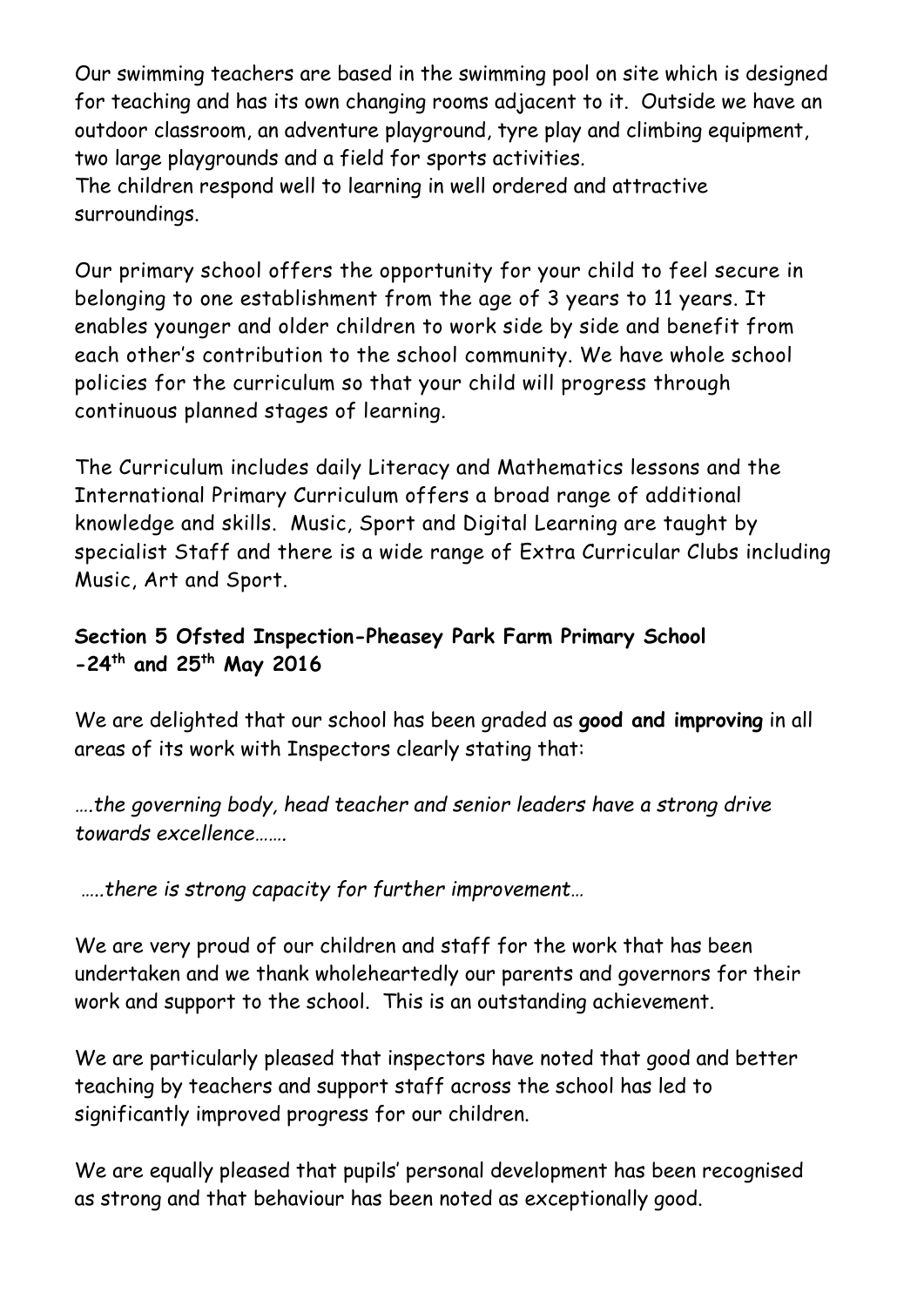Outcomes have been recognised as good and rising and it is our intention that this rapid drive towards excellence will continue so that we are recognised as an Outstanding School in our next Section 5 Inspection.

The Children's Centre was formally designated on February 8<sup>th</sup> 2007, recognising it as a facility to deliver a core of integrated services to families with children under five.

#### **Section 49 and 50 Ofsted Inspection Pheasey Park Farm Children's Centre-3 rd and 14th March 2017**

We are delighted that our Children's Centre has been graded as **good and improving** in all areas of its work with Inspectors clearly stating that:

*many changes, including the imaginative development of the outside play space, have been made since the last inspection….*

*leaders and managers provide strong leadership and have a clear vision to develop a learning community where all children enthusiastically participate….*

*Staff are highly skilled and provide activities that cater well for children's individual learning needs. Children are happy in the nursery and demonstrate by their behaviour that they feel emotionally secure…*

*Arrangements for safeguarding are effective and children's good health is promoted well…*

*all groups of pupils make good progress from their starting points and are well prepared for the next stage in their learning…*

We are particularly pleased that inspectors have noted that staff know the children very well and plan effectively for their learning.

We are equally pleased that pupils' personal development has been recognised and children are happy in the nursery and demonstrate by their behaviour that they feel emotionally secure.

Outcomes have been recognised as good and rising and it is our intention that this rapid drive towards excellence will continue so that we are recognised as an Outstanding Centre at our next Inspection.